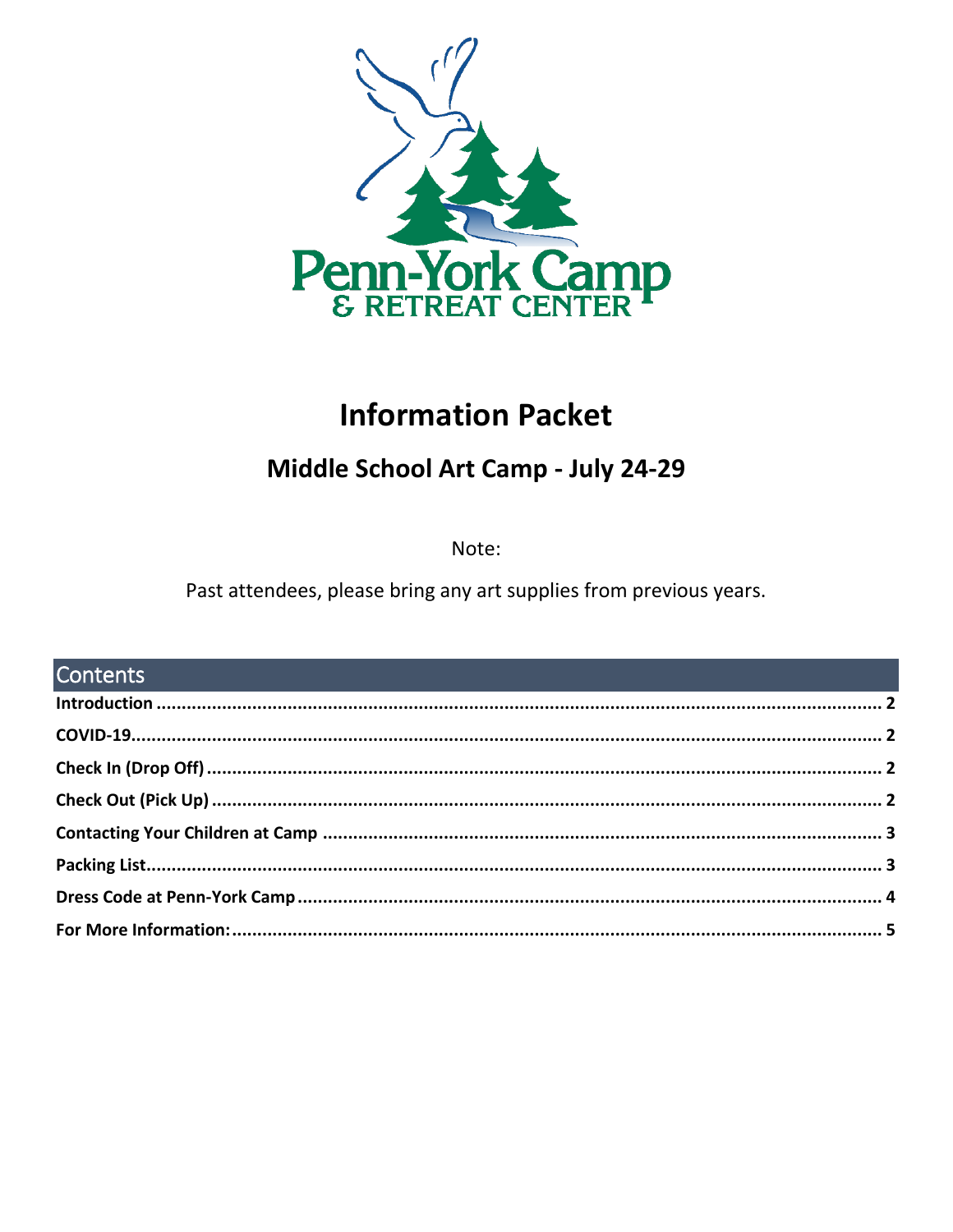### <span id="page-1-0"></span>**Introduction**

Greetings from Penn-York Camp,

We are looking forward to a great week of camp. Below you will find some basic information concerning camp here this summer. Please review this information, and if you have any questions, please contact us.

God Bless,

Crissie Office Manager

#### <span id="page-1-1"></span>COVID-19

We are intending to proceed with summer camp without any extra COVID-19 restrictions. We will continue to keep the camp cleaned and disinfected to our normal summer camp standards.

If something changes and we need to enact additional measures, we will send out that information to you at the time.

### <span id="page-1-2"></span>Check In (Drop Off)

Check in for **Middle School Art Camp** is on **Sunday, July 24 between 4-5 p.m.** All parents and campers should come to the **Pavilion (Next to the Alpine Center at the top of the hill)** to check their child in for camp.

**The "Medical Form and PYC Program Release Form" should be completed before arrival**. These forms are normally completed with registration or emailed to you right after registration. If you have not received these forms, please contact the PYC office.

### <span id="page-1-3"></span>Check Out (Pick Up)

Check out will begin at **6 p.m. on Friday at the Pavilion.**

Parents are asked to please not be early as it will interrupt scheduled activities. Parents can drive to the checkout location and our staff will walk you through the checkout process, which will include signing a release which will permit our staff to release your child to you. DO NOT go directly to your child's cabin as our staff are not permitted to release your child to you until you have signed the release.

If a person other than a parent/legal guardian will be picking the camper up, or if the camper will need to be picked up before the designated pick up time, then the parent should fill out the **"Pick Up – Release Form**" (located at the end of this info packet) and hand it in when you drop your child off for camp. If unforeseen circumstances make it so that you were not able to turn in the Pick Up – Release Form, call the office and explain the situation.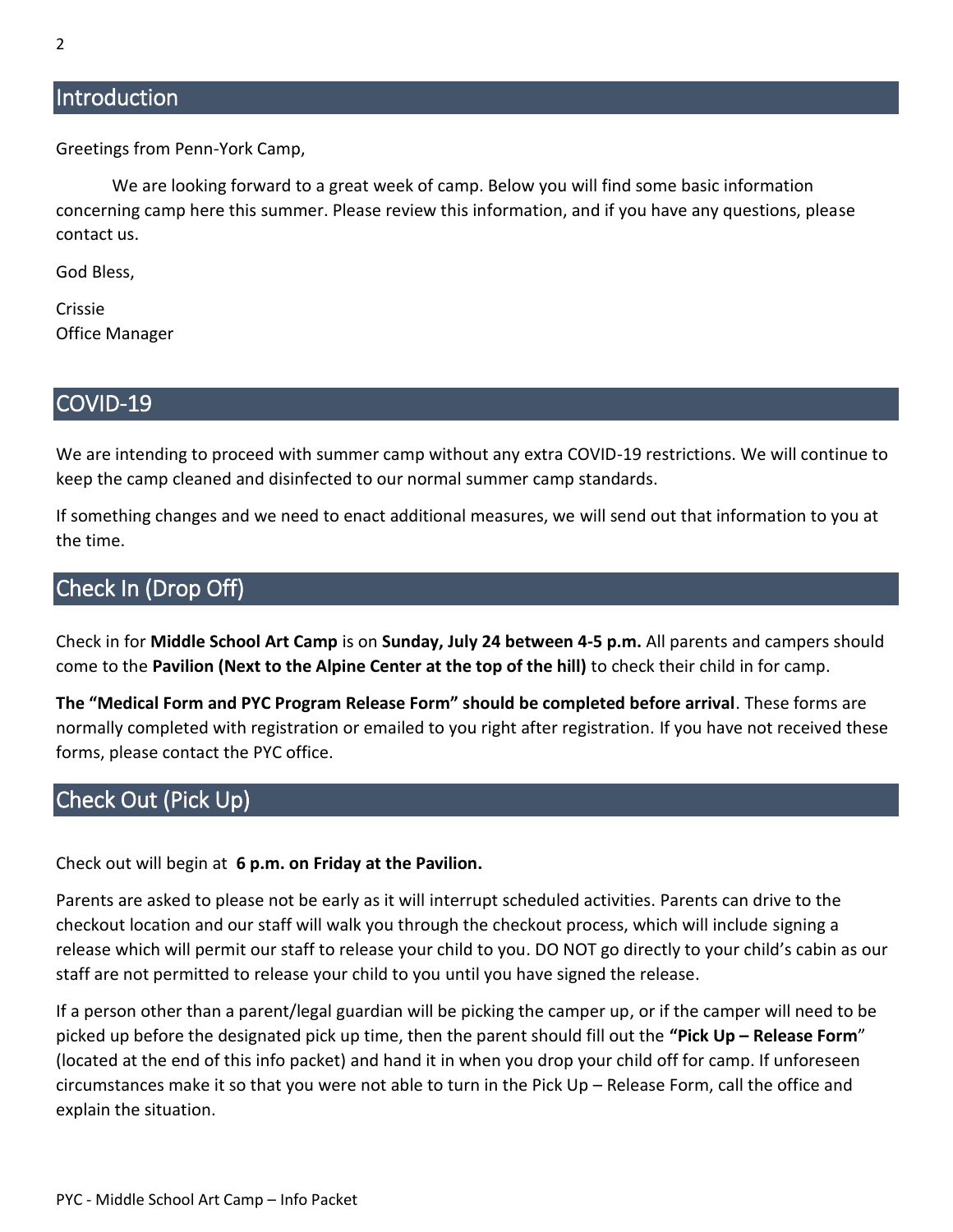### <span id="page-2-0"></span>Contacting Your Children at Camp

Parents are encouraged to write to their children while at Camp. A letter from home is often very encouraging to campers. There are two ways that a parent can do this. The first is by snail mail. If you contact your child by snail mail, we recommend that you send the letter before the week of camp starts, that way your child will be sure to receive the letter during their stay at Camp. To send mail to camp, use the following address.

Penn-York Camp Attn: *Camper's Name* 266 Northern Potter Rd. Ulysses, PA 16948

The second and faster method is to use email. To send your child an email at camp, send the email to [pennyork@pennyork.com](mailto:pennyork@pennyork.com) and put Attn: *Camper's Name* in the subject line. We will then print off the email and give it to your child.

*Please do not try to contact your children by phone.* The reason we ask this is because we have found that a phone call will often make a camper feel homesick. Therefore, we ask that parents do not call our office and ask to talk to their child. We know that this is a lot to ask, but please trust us; your child will have a great time, and we will contact you if there are any issues.

### <span id="page-2-1"></span>Packing List

#### **Note:**

#### **Past attendees, please bring any art supplies from previous years.**

#### **Packing List:**

- Outdoor Clothing
- Modest Swimsuit and Summer Wear\*
- Sleeping Clothes
- Sleeping Bag (or sheets and blankets)
- Pillow
- Shoes and Sandals
- Soap and Shampoo
- Towel and Washcloth
- Bible
- Personal Items
- Light Jacket
- Water-bottle
- Medications (Will be given to the health officer)

#### **You May Also Want To Bring:**

- Sheets for a single size mattress
- Camera
- Flashlight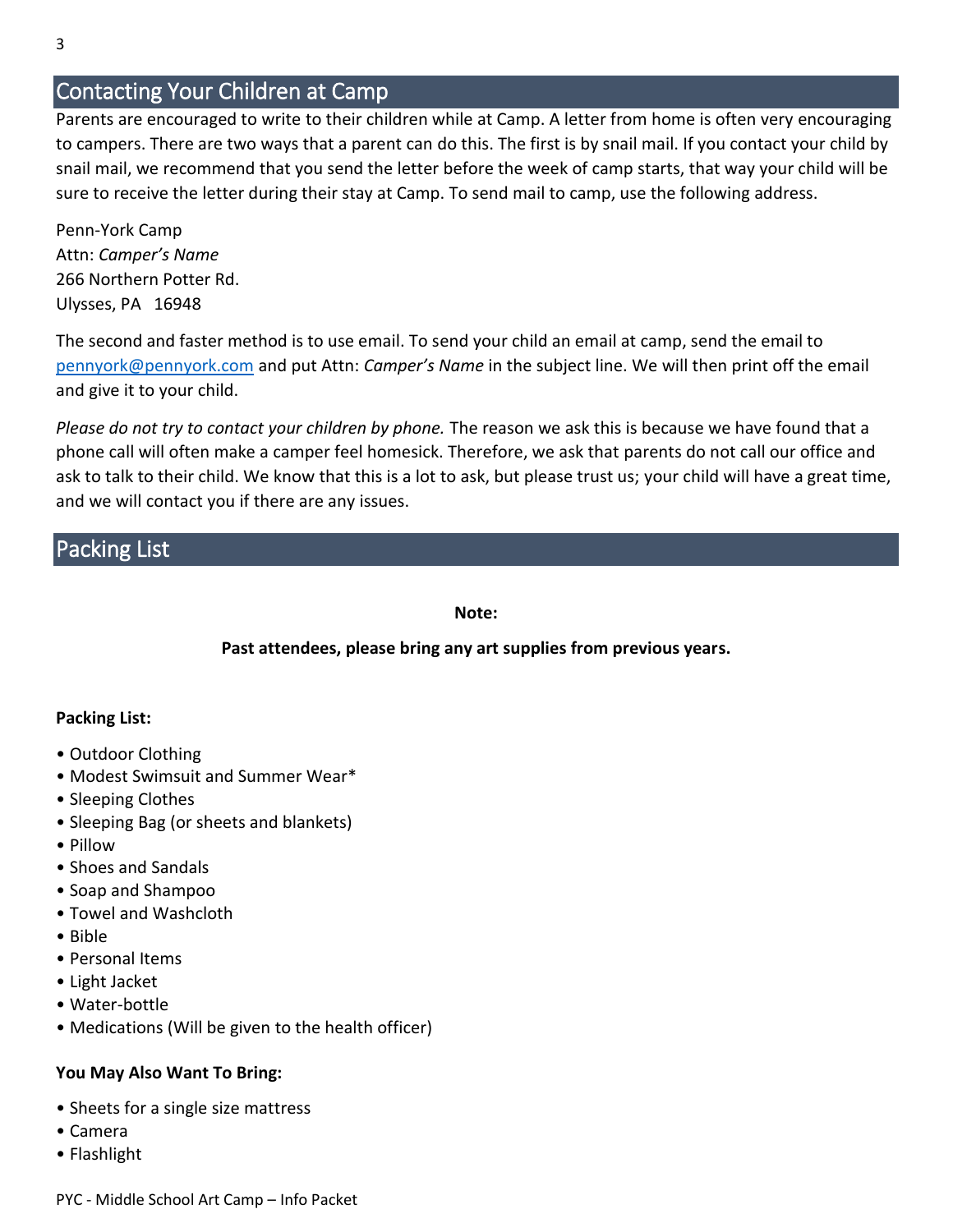- 4
- Musical Instrument
- Bug Spray
- Sunscreen
- Hat
- Sunglasses
- Additional Spending Money (All campers start with a \$10 credit towards the camp store.)

#### **Do Not Bring:**

- Any type of electronic storage device that plays music or accesses the internet (iPods or MP3 players)
- Cell Phones
- Laptops
- Other Electronic Entertainment Gear
- Tobacco
- Alcohol
- Drugs
- Pornography

• Weapons (Penn-York Camp does allow campers to bring knives. However, campers cannot bring a knife with a blade length of over 4 inches.)

### <span id="page-3-0"></span>Dress Code at Penn-York Camp

- Modesty the Penn-York Definition: Penn-York Camp encourages campers to dress modestly, consistent with the instructions provided in 1 Timothy 2:9. Practically applied, shorts should be mid-thigh or longer, tank tops are permitted if not low cut at the neckline. Camis and spaghetti straps are not allowed. Underwear, cleavage, bras, and tummies should not be exposed. Immodest swimwear will require a cover up such as a dark t-shirt and/or shorts. Camp staff will provide counsel and suggestions pertaining to modesty, and if necessary will require campers to change.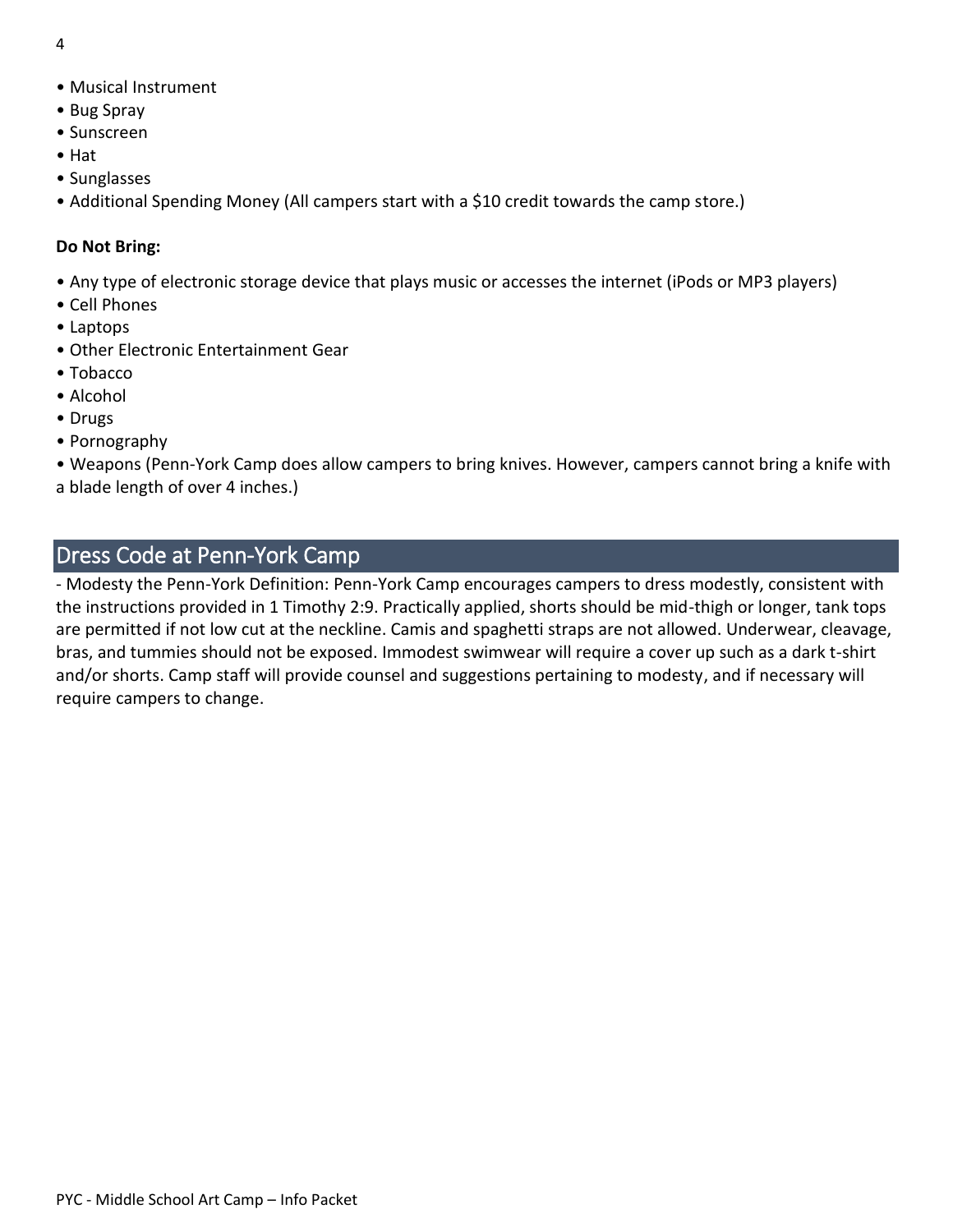### <span id="page-4-0"></span>For More Information:

Go to our website [www.pennyork.com,](http://www.pennyork.com/) hover your mouse over the "Summer Camp" tab and click on "Summer Camp FAQ." There you will find some additional info concerning our summer camps.

Or

Feel free to call us. We are in the office Monday – Friday from 8:00 a.m. till 4:00 p.m. We would be glad to answer your questions.